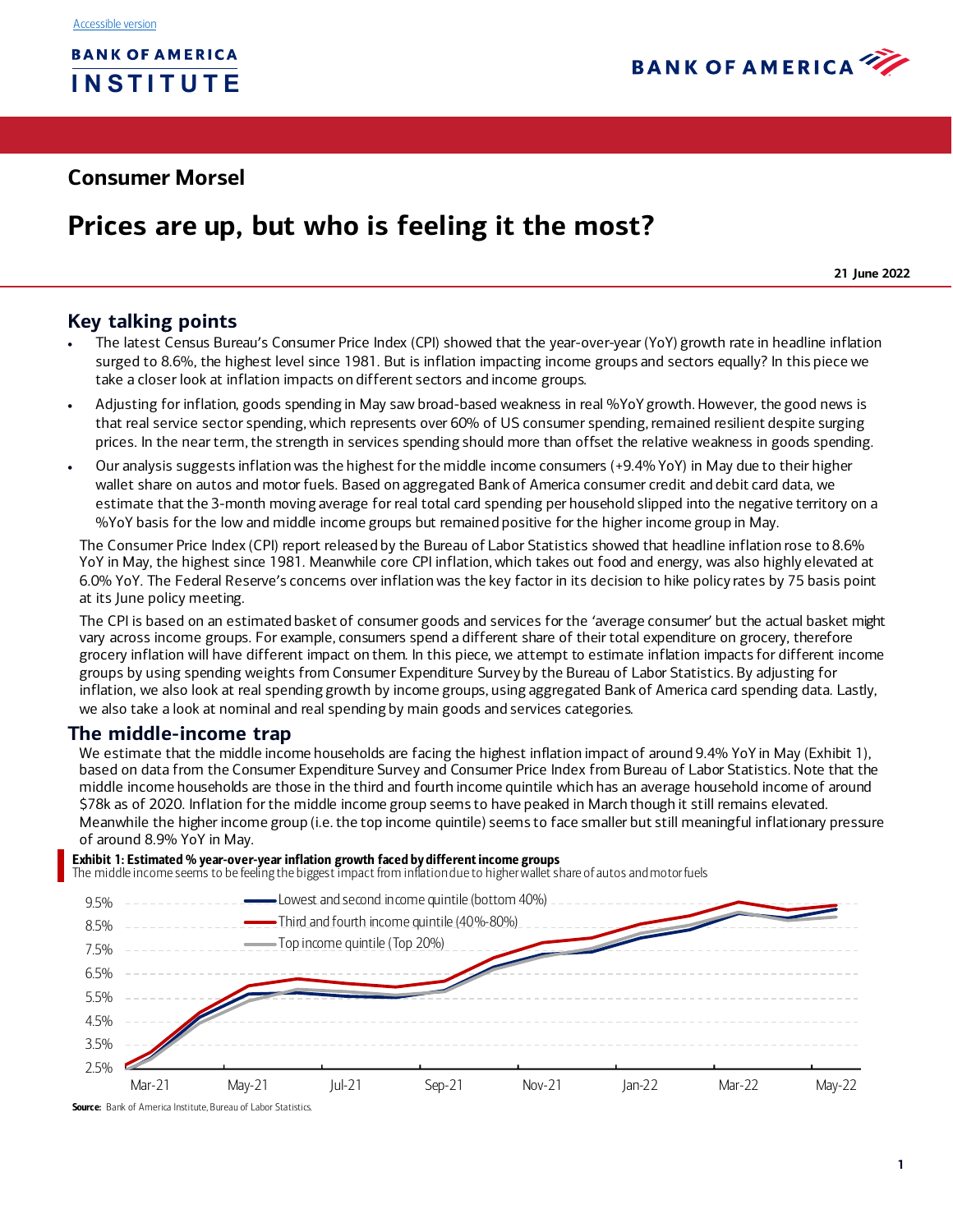What accounts for these differences? According to the CPI report, the biggest inflation was seen in motor fuel with prices up nearly 50% YoY in May. Similarly, prices for new and used vehicles were also up a strong 14% YoY. The middle income households spend the largest wallet share on both of these sectors. According to Consumer Expenditure Survey, middle income households spent 3.8% and 8.8% (12.6% combined) of their total annual expenditure on motor fuel and vehicles, respectively, in 2019. In comparison, these shares were just 2.6% and 8.1% (10.7% combined) for the higher income group and 3.7% and 7.4% (11.1% combined) for the lower income group.

Other areas of strong inflation include public transportation, airfares in particular, and utilities. Although the higher income group spends the biggest share on airlines, their share of total spending on public transportation was just 1.5% in 2019. Meanwhile for utilities, the lower income group spends the biggest wallet share of 8.8%. This explains the narrowing gap between low and middle income inflation in recent months as utility prices have picked up noticeably.

## **How real can you get?**

We can use our inflation by income calculations to estimate inflation-adjusted (real) spending by income groups, using aggregated Bank of America consumer credit and debit card spending data. On a nominal basis, total card spending per household grew between 5%-10% YoY across income groups in May [\(Exhibit 2](#page-1-0)) with the higher income group showing the strongest growth. %YoY rates for spending for total card spending saw a noticeable slowdown since the beginning of this year due to unfavorable base effects (i.e. a strong pick up in spending levels last year on the back of the reopening) and does not actually indicate a significant weakening in spending this year.

To estimate inflation-adjusted total card spending we took out components such as rent, utilities, autos, education and financial services from our inflation measures as these are usually not paid with cards. Our calculations suggests that inflation adjusted (real) total card spending has slipped into the negative territory for all three income groups in May although it was the first time that real spending for the higher income group (those with annual household income >\$125k) was negative at -1.1% YoY [\(Exhibit](#page-1-1)  [3\)](#page-1-1)

These numbers paint a less optimistic picture than the nominal growth rates suggest, but how much should we worry? One thing to keep in mind is that spending levels were extremely elevated in May last year due to reopening and some lingering boost from the distribution of stimulus checks. As a result, even with a YoY contraction, spending levels in May 2022 continued to be well above pre-pandemic levels (i.e. spending levels in May 2019). In addition, on a three-month moving average basis, the higher income households continue to see positive total card spending real growth of 1.8% YoY. Given that higher income households take up a large share of total US consumer spending, the resilience in the higher income will mitigate the slowdown in the lower income consumer.

#### <span id="page-1-0"></span>Exhibit 2: Nominal total card spending by income groups (%yoy, seasonally adjusted, monthly, data as of May 2022)

On a nominal basis, total card spending grew between 5%-10% YoY across income groups in May



Source: Bank of America internal data

<span id="page-1-1"></span>

Our calculation suggests that inflation adjusted (real) total card spending has slipped into the negative territory for all three income groups in May



Source: Bank of America internal data, Bureau of Labor Statistics

## **Consumer at your service**

In addition to the income breakdown, we also compare nominal and real spending for major categories based on aggregated Bank of America card spending data. On a nominal basis, services spending is seeing broad-based strength in %YoY growth with airline spending leading the gains. Meanwhile nominal goods spending for major categories, other than gas, actually saw %YoY contraction in May. After adjusting for inflation, we found that the entirety of gains in gas spending was driven by higher prices

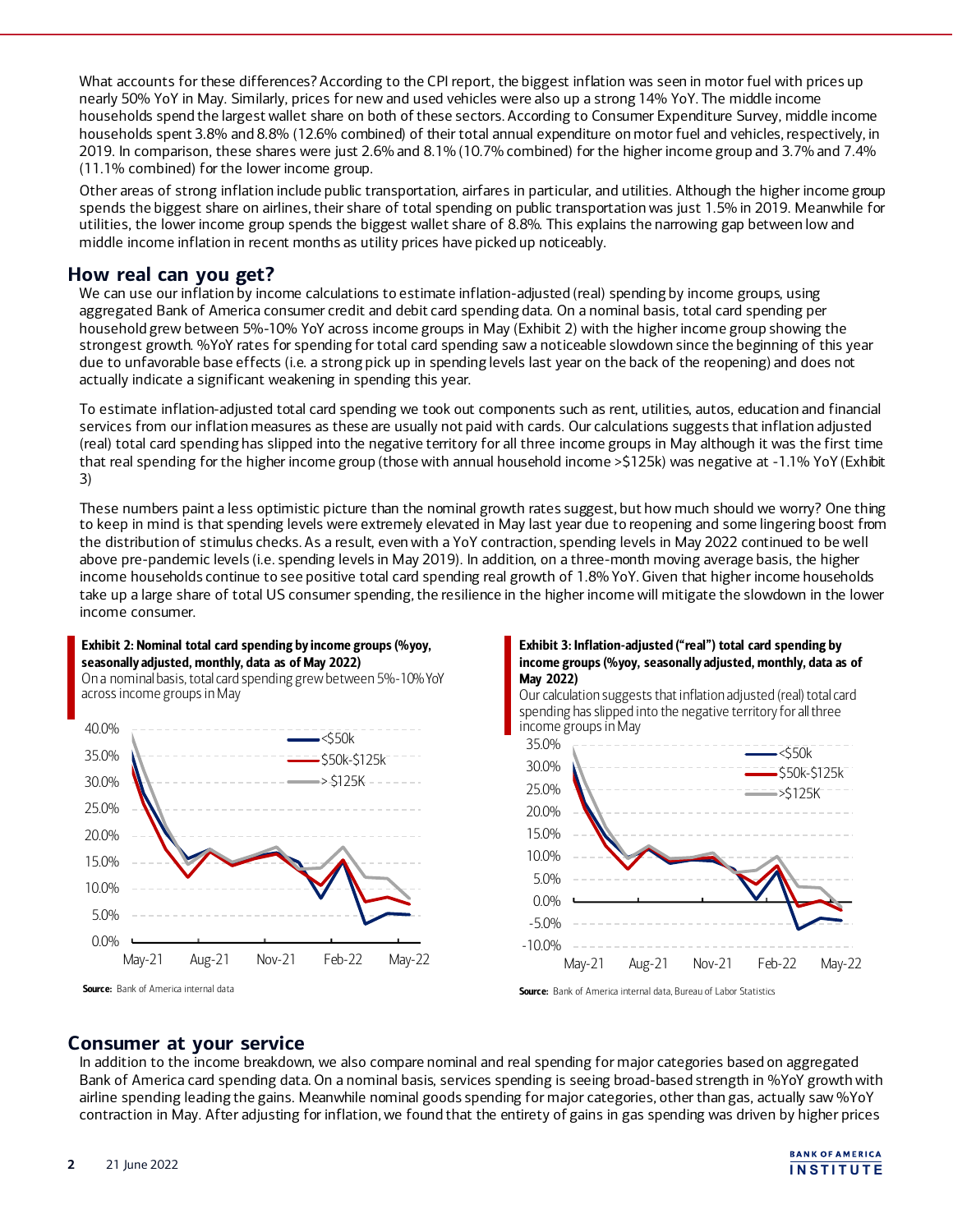as real gas spending actually fell 14% YoY in May. The good news is that the strength in nominal services spending was only partially driven by higher prices and real spending remained positive in May for airlines, lodging and restaurants at 9.3%, 5.6% and 3.3% YoY, respectively [\(Exhibit 4](#page-2-0)). These results are not surprising given the ongoing rotation away from goods spending to services spending. Note that a significant amount of services spending, such as rent and utilities, is not usually done on cards but we believe the strength in these card-related services sectors point to resilience in the overall services sector, which we believe should continue to support aggregate consumer spending.

<span id="page-2-0"></span>



Source: Bank of America internal data, Bureau of Labor Statistics

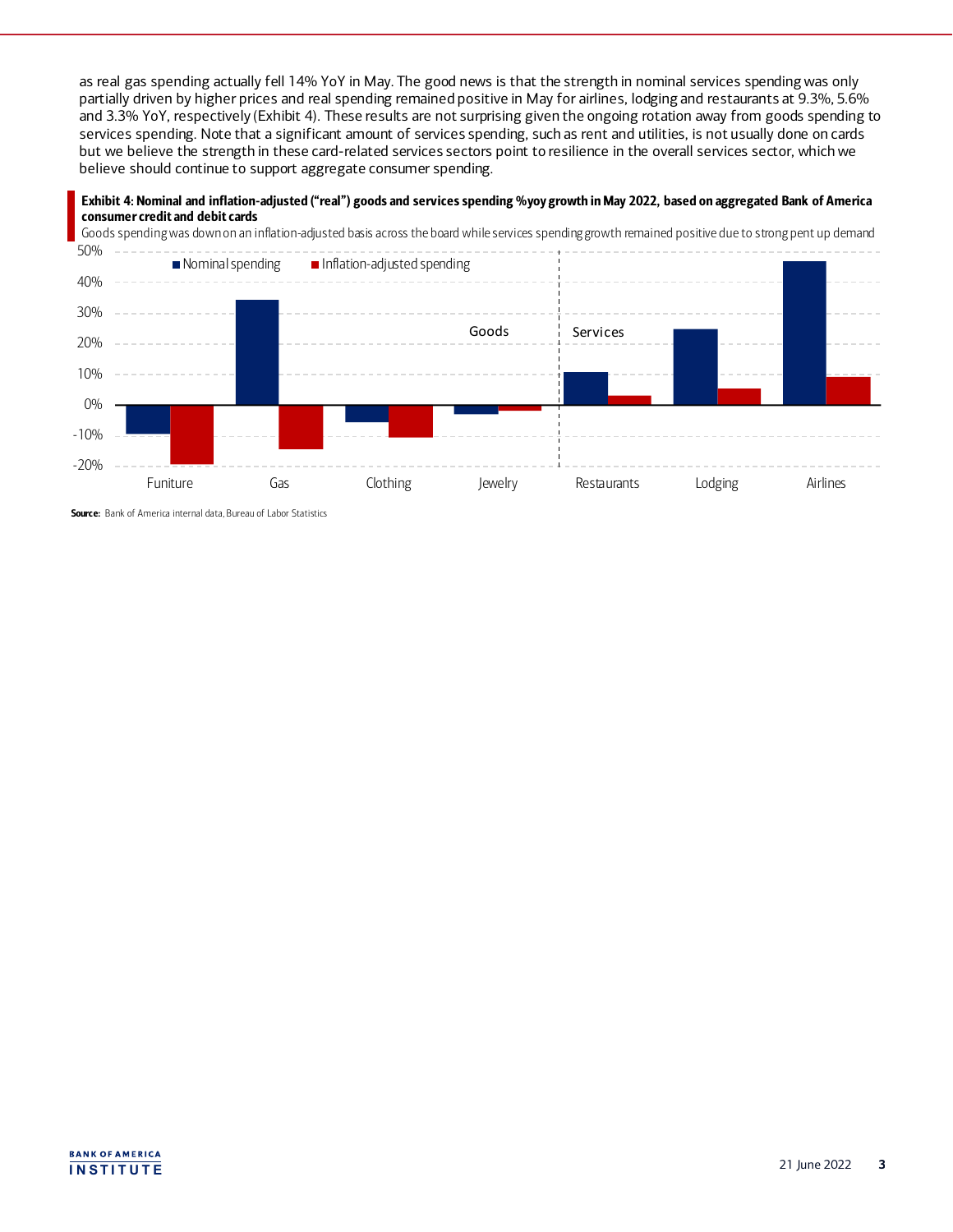# **Contributors**

#### **Anna Zhou**

Economist, Bank of America Institute

## **Sources**

### **Li Wei**

Senior Vice President, Global Risk Analytics

#### **Methodology**

Selected Bank of America transaction data are used to inform the macroeconomic views expressed in this report and should be considered in the context of other economic indicators and publicly available information. In certain instances, the data may provide directional and/or predictive value. The data used are not comprehensive; they are based on aggregated and anonymized selections of Bank of America data and may reflect a degree of selection bias and limitations on the data available.

Total payments include total credit card, debit card, ACH, wires, billpay, person-to-person, cash and checks. The payments data represents aggregated spend from Retail, Preferred, Small Business and Wealth Management clients with a deposit account or credit card. Data is not adjusted for seasonality, processing days or portfolio changes, and may be subject to periodic revisions. Aggregated card spend is based on processing date while the 'per household' measure is based on transaction date.

The household consumer deposit data based on Bank of America internal data is derived by anonymizing and aggregating data from Bank of America consumer deposit accounts in the US and analyzing that data at a highly aggregated level. Monthly data includes those households that had a consumer deposit account (checking and/or savings account) for all 40 months from January 2019 through April 2022.

Bank of America credit/debit card spending per household include spending from active US households only. Only card holders making a minimum of five transactions a month are included in the dataset. Spending from corporate cards are excluded. Data regarding merchants who receive payments are identified and classified by the Merchant Categorization Code (MCC) defined by financial services companies. The data are mapped using proprietary methods from the MCCs to the North American Industry Classification System (NAICS), which is also used by the Census Bureau, in order to classify spending data by subsector. Spending data may also be classified by other proprietary methods not using MCCs.

We calculate inflation %YoY for income groups by using consumption weights from Bureau of Labor Statistics' Consumer Expenditure Survey and matched with corresponding components from the CPI report.

Additional information about the methodology used to aggregate the data is available upon request.